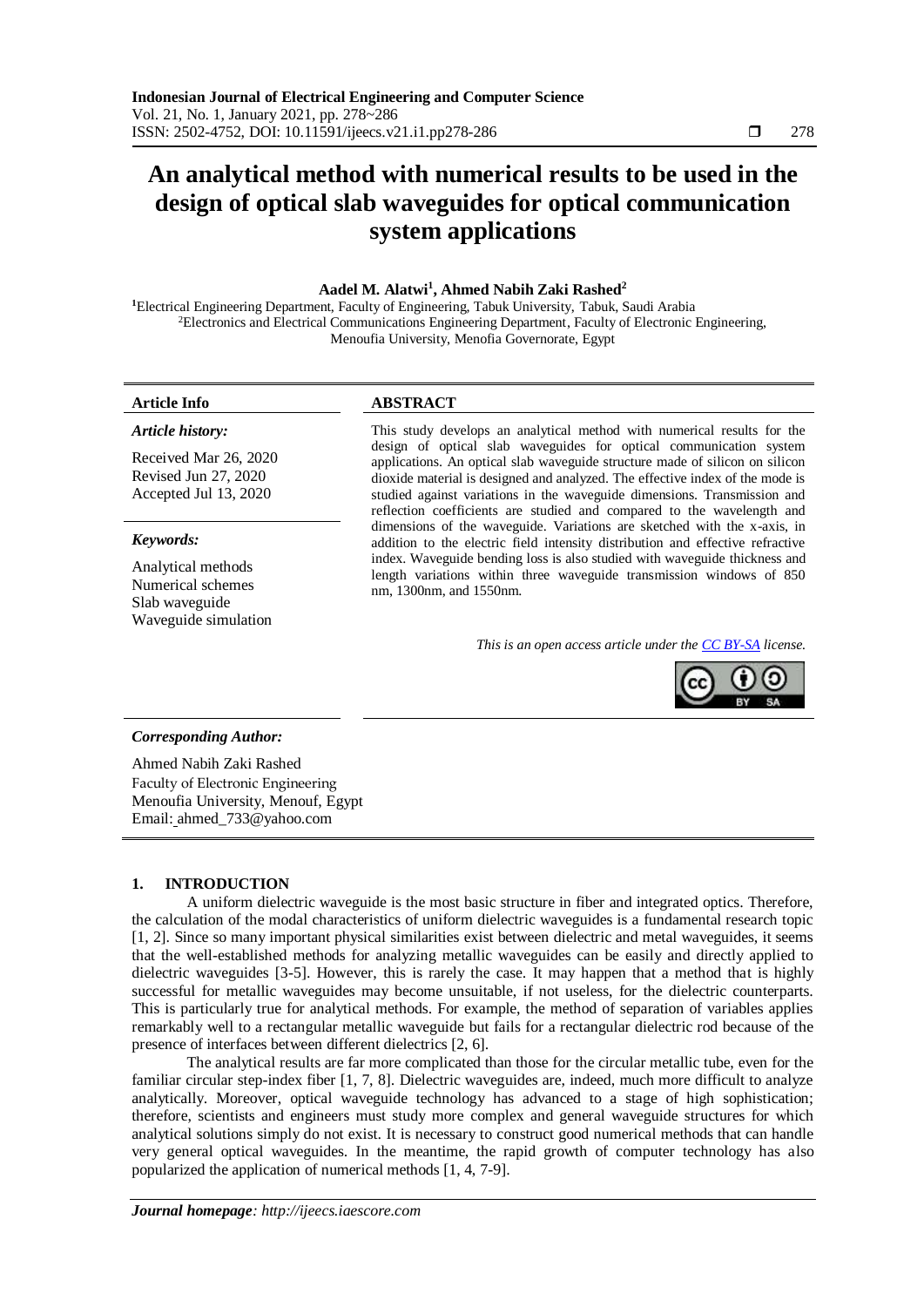To a large extent, the numerical methods used to analyze dielectric waveguides are basically those that have been widely applied to hollow metallic waveguides, for example, the finite element method and the finite difference method [1, 4, 7, 10, 11]. However, the existence of hybrid modes in a dielectric waveguide has complicated the formulation of these conventional methods significantly, and accurate modeling of the open region of the waveguide has further reduced their computational efficiency. Research efforts have been directed to either invent completely new numerical methods specifically for dielectric waveguides or modify existing methods to circumvent some or all of their disadvantages. The effective index method is one of these new methods, and the finite element method is the most extensively adapted method [2, 7, 9, 12].

In [1, 2, 7, 13], using a perturbation method, has derived an accurate explicit far from cutoff formula for TE modes of symmetric three-layer isotropic slab waveguides. Their formula is generalized to account for both TE and TM modes of isotropic and anisotropic waveguides. However, it is found that the accuracy of the formula for TM modes in the low-frequency range decreases significantly with increasing slab-cladding index ratio. A close to a cutoff formula is then derived to complement the far from the cutoff formula.

#### **2. MODEL DESCRIPTION AND RESEARCH METHOD**

An optical slab waveguide is constructed using a silicon material doped with germanium material with a refractive index of n<sub>1</sub>. The available doping ratio of germanium is added to the silicon material up to 30% in order to upgrade the waveguide transmission performance. The optical slab waveguide configuration is rectangular and b is the length,  $\lambda$  is the waveguide wavelength, and t is the optical waveguide thickness. The surrounding regions along the optical slab waveguide are made of silicon dioxide material, which acts as an insulator that has a refractive index of  $n_2$ . The other regions consist of free space (air) with a refractive index of  $n_0$ . Optical slab waveguide as shown in Figure 1.



Figure 1. Optical slab waveguide structure made of silicon on silicon dioxide material

The relationship between the index of refraction for the core layer and the index of refraction for the cladding layer can be classified using Snell's law, if total internal reflection occurs [1, 2, 7-12]:

$$
n_1 \sin \theta_1 = n_2 \sin \theta_2 \tag{1}
$$

If total internal reflection occurs and  $\theta_2=90$  degrees, then the critical angle will be:

$$
\theta_c = \sin^{-1}\left(\frac{n_2}{n_1}\right) \tag{2}
$$

where the multiplication of the electric field and magnetic field can be expressed in terms of permittivity and permeability as [1, 2, 13-17]:

$$
S = E \times H = \sqrt{\frac{\varepsilon_m}{\mu_m}} E^2
$$
\n(3)

where the refection coefficient (r) for the transverse electric and transverse magnetic are given by [1, 7-9]: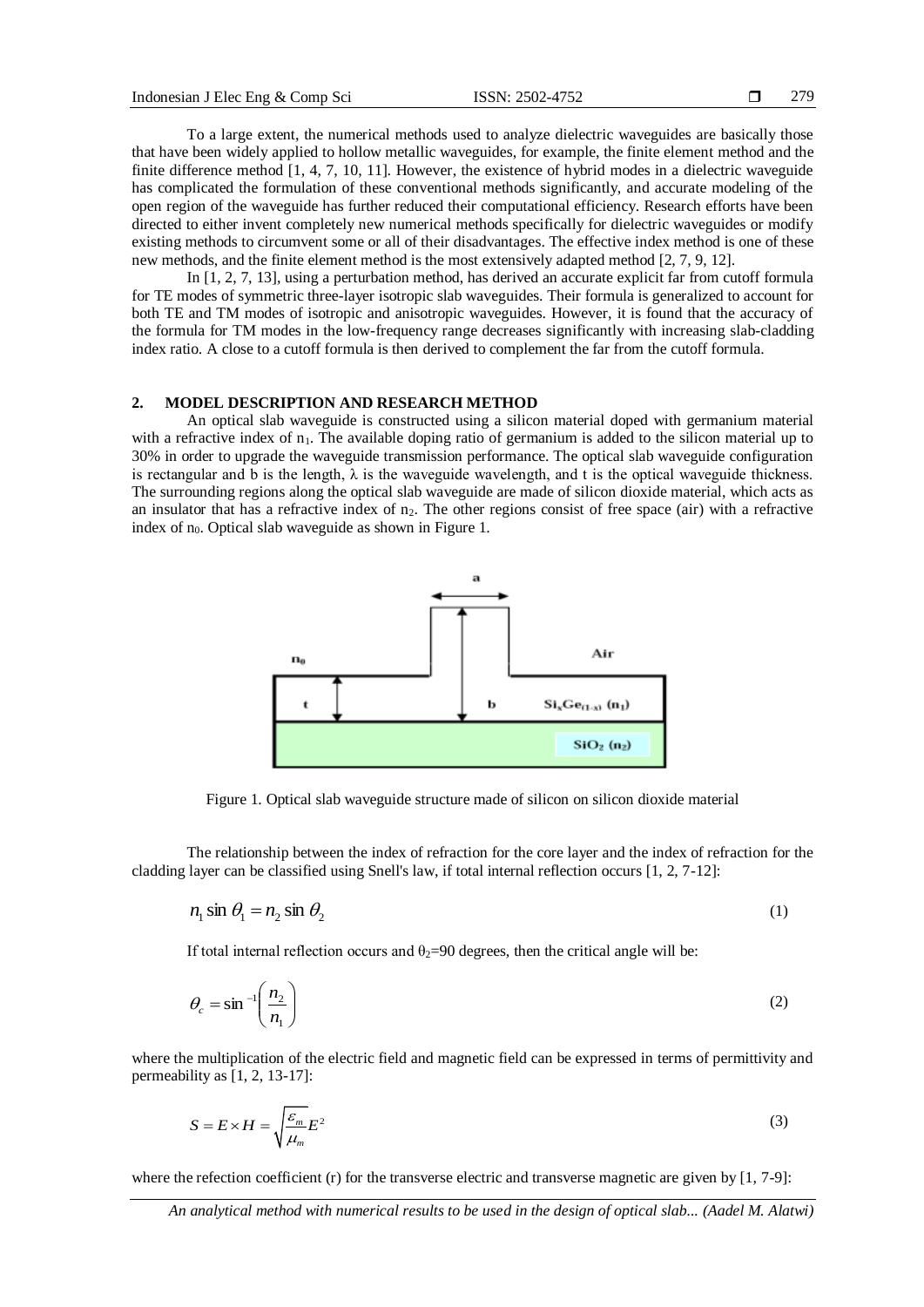$$
r_{TE} = \frac{n_1 \cos(\theta_1) - \sqrt{n_2^2 - n_1^2 \sin^2(\theta_1)}}{n_1 \cos(\theta_1) + \sqrt{n_2^2 - n_1^2 \sin^2(\theta_1)}}
$$
(4)

$$
r_{TM} = \frac{n_2^2 \cos(\theta_1) - n_1 \sqrt{n_2^2 - n_1^2 \sin^2(\theta_1)}}{n_2^2 \cos(\theta_1) + n_1 \sqrt{n_2^2 - n_1^2 \sin^2(\theta_1)}}
$$
(5)

where the transmission coefficient (T) can be given as a basic main function of reflected coefficient (r) as:

$$
T = 1 - r \tag{6}
$$

where the transverse magnetic mode via a slab optical waveguide analysis [1, 2, 16, 18-22]:

$$
\frac{\sqrt{\sin^2(\theta_1) - \left(\frac{n_1}{n_2}\right)^2}}{\cos(\theta_1)} = \tan\left(\frac{k_0 n_1 \cos(\theta_1) - m\pi}{2}\right)
$$
\n(7)

In addition, the wave number in the optical slab waveguide is given by:

$$
k_o = \frac{2\pi}{\lambda_o} \tag{8}
$$

where  $\lambda_0$  is the waveguide wavelength. Where the waveguide length is b and the waveguide width is a, where the ratio between waveguide width and waveguide length is expressed by [1, 2, 7-10]:

$$
\frac{a}{b} \le \left(\frac{q+4\pi b}{4\pi b}\right)^{1+0.3} \sqrt{\frac{\left(\frac{q+4\pi b}{q+4\pi rb}\right)^{2}-1}{\sqrt{\left(\frac{q+4\pi b}{q+4\pi rb}\right)^{2}-1}}}
$$
(9)

$$
q = \frac{\gamma_0}{\sqrt{n_1^2 - n_0^2}} + \frac{\gamma_2}{\sqrt{n_1^2 - n_2^2}}
$$
\n(10)

where the bending radius of the optical slab waveguide can be expressed for the bend loss coefficient factor as [1, 2, 18, 23-25]:

$$
\alpha_{bend} = C_1 e^{-C_2 R} \tag{11}
$$

where the basic constants  $C_1$ ,  $C_2$ , and R is the bending radius of the slab waveguide are calculated by [1, 2, 4, 19]:

4, 19]:  
\n
$$
C_1 = \frac{\lambda_0 \cos^2 \left(k_{xg} \frac{w}{2}\right) e^{k_{xg}w}}{w^2 k_{xg} n_{effc} \left(\frac{w}{2} + \frac{1}{2k_{xg}} \sin \left(w k_{xg}\right) + \frac{1}{k_{xg}} \cos^2 \left(k_{xg} \frac{w}{2}\right)\right)}
$$
\n(12)

$$
C_2 = 2k_{xs} \left( \frac{\lambda_0 \beta}{2\pi n_{\text{effc}}} - 1 \right) \tag{13}
$$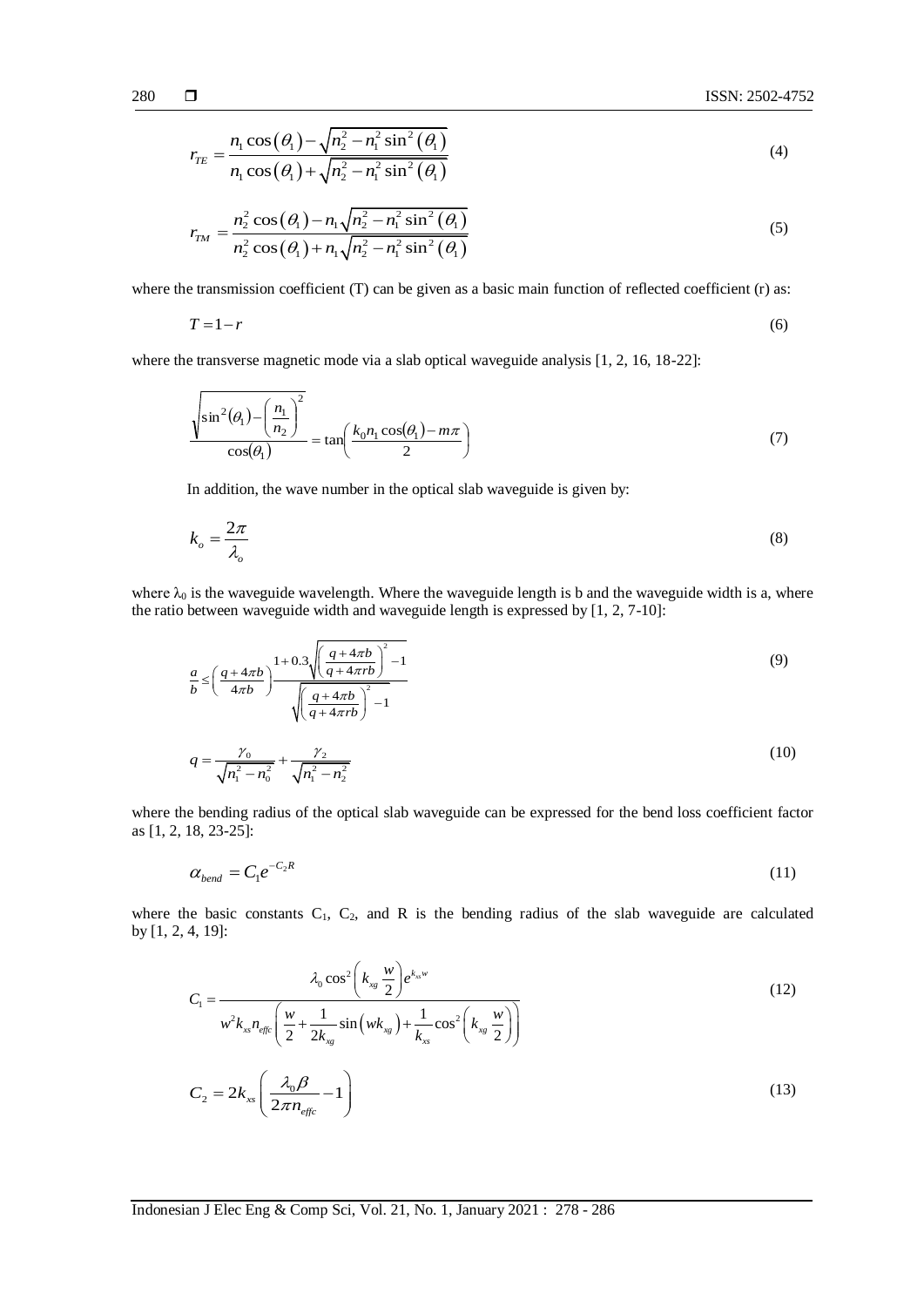Where  $\beta$  is the propagation constant, n<sub>effc</sub> is the effective cladding refractive index, and k<sub>xs</sub> is the decay or delay coefficient, and where the coupling coefficient for the different modes in the optical slab waveguide can be estimated by [2, 7, 9, 20, 21]:

$$
\kappa = \frac{2k_{xc}^2 k_{xs} e^{-k_{xs} s}}{\beta w (k_{xs}^2 + k_{xc}^2)}
$$
(14)

where the propagation constant  $\beta$  can be estimated by [1, 2, 7-12, 26-28]:

$$
\beta = \beta_r - i \frac{\alpha_{loss}}{2} \tag{15}
$$

where  $\alpha_{loss}$  is the loss coefficient and  $\beta_r$  is the reflection propagation constant, and where the core refractive index is given by the following equation [1, 2, 4, 7-10]:

$$
n_1 = \sqrt{\frac{A_1 - B_1 \lambda}{C_1^2 - \lambda^2}}
$$
\n(16)

where the constants are  $A_1=0.0675x$ ,  $B_1=2+0.012$  x, and  $C_1=1.32$  x+0.54. Moreover, x is the germanium dopant ratio that is added to the silicon fabrication material.

#### **3. PERFORMANCE ANALYSIS WITH DISCUSSIONS**

The effective index method was originally constructed to handle rectangular dielectric structures that are encountered in millimeter-wave transmission and integrated optics. The method aims to replace the approximate rectangular structure by two planar waveguides. This approach facilitates computation and provides an intuitive understanding of the modal properties of the waveguide. In fact, it is the simplest and most efficient method available for analyzing general rectangular dielectric waveguides. Table 1 lists the operating parameters for the slab rectangular waveguide.

Table 1. Parameters used in the rectangular slab waveguide

| Parameters             | Value/unit              |
|------------------------|-------------------------|
| Waveguide thickness, t | $10 \text{ nm}$ -30 nm  |
| Waveguide length, b    | $0.2 \mu m - 1.6 \mu m$ |
| Waveguide width, a     | $0.1 \mu m - 0.3 \mu m$ |
| Waveguide wavelength   | 850 nm-1650 nm          |
| Ge dopant ratio, x     | 2 %-30 %                |

Figure 2 clarifies the mode effective index variations with the waveguide length and thickness at an operating transmission wavelength of 850nm. As the waveguide thickness increases, the mode effective index increases. But as the waveguide length increases, mode effective index decreases. With a waveguide thickness of 30nm and a waveguide length of 0.2µm, the mode effective index is 1.521. With a waveguide thickness of 30nm and a waveguide length of 0.8µm, the mode effective index is 1.155. However, with a waveguide thickness of 30nm and waveguide length of 1.6um, the mode effective index is 0.853.

Figure 3 indicates the mode effective index variations with the waveguide length and thickness with an operating transmission wavelength of 1300nm. As the waveguide thickness increases, mode effective index increases. However, as the waveguide length increases, the mode effective index decreases. With a waveguide thickness of 30nm and a waveguide length of 0.2µm, the mode effective index is 1.62. With a waveguide thickness of 30nm and a waveguide length of 0.8µm, the mode effective index is 1.332. However, with a waveguide thickness of 30nm and waveguide length of 1.6 $\mu$ m, the mode effective index is 0.889. Figure 4 shows the mode effective index variations with waveguide length and thickness at an operating transmission wavelength of 1550nm. As the waveguide thickness increases, the mode effective index increases. However, as the waveguide length increases, the mode effective index decreases. With a waveguide thickness of 30nm and a waveguide length of 0.2 $\mu$ m, the mode effective index is 1.702. With a waveguide thickness of 30nm and a waveguide length of 0.8µm, the mode effective index is 1.456. However, with a waveguide thickness of 30nm and a waveguide length of 1.6um, the mode effective index is 0.976.

*An analytical method with numerical results to be used in the design of optical slab... (Aadel M. Alatwi)*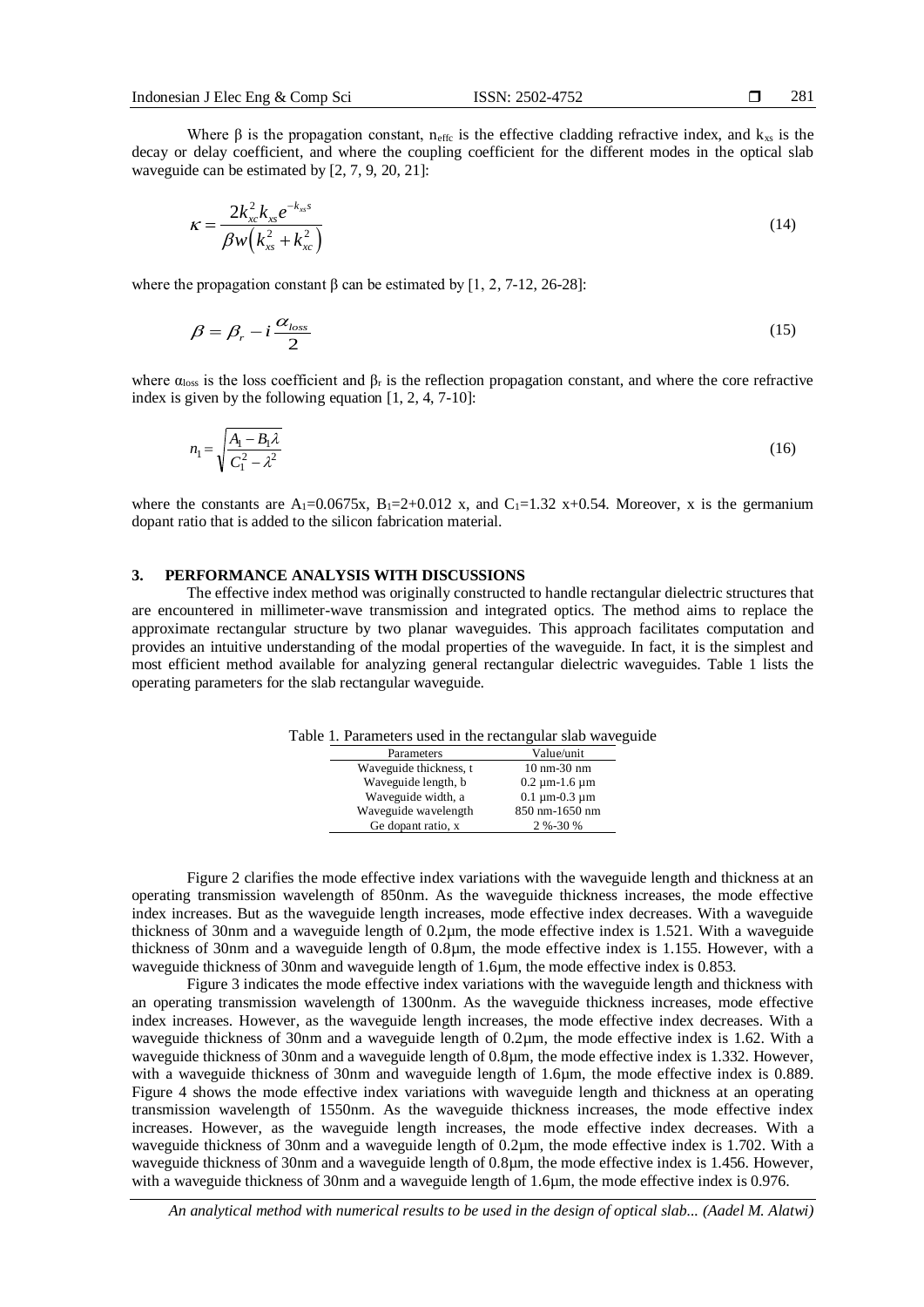

282

Figure 2. Mode effective index variations versus waveguide length and thickness at an operating wavelength of 850nm



Figure 3. Mode effective index variations versus waveguide length and thickness at an operating wavelength of 1300nm



Figure 4. Mode effective index variations versus waveguide length and thickness at an operating wavelength of 1550nm

Figure 5 shows the transmission coefficient variations with waveguide wavelength and thickness variations. As the waveguide wavelength and width increase, the waveguide light transmission coefficient also increases. With a waveguide width value of 0.3µm and a waveguide wavelength value of 850nm, the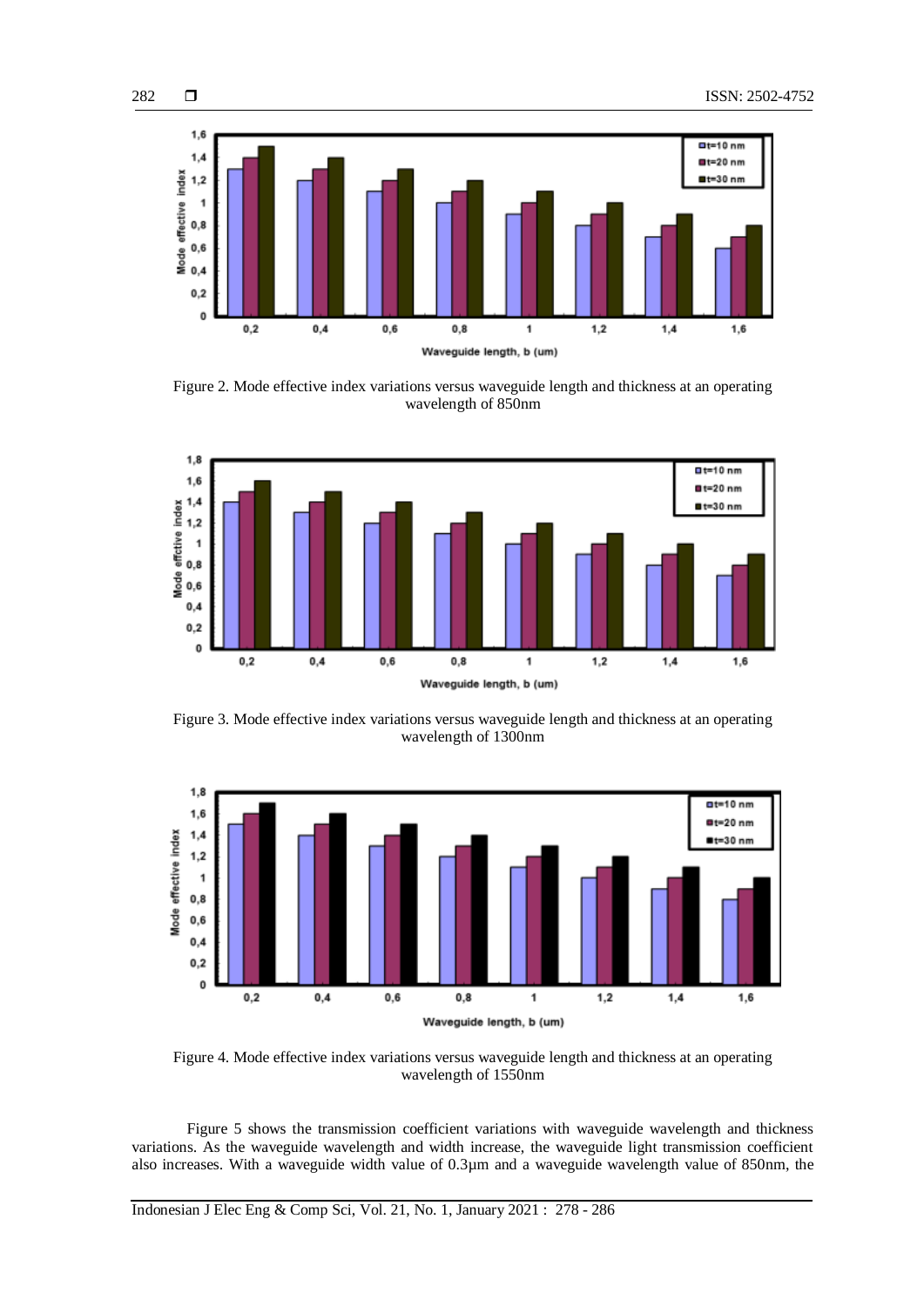waveguide light transmission coefficient is 0.7795. With a waveguide width value of 0.3µm and a waveguide wavelength value of 1300nm, the waveguide light transmission coefficient is 0.8865. Moreover, with a waveguide width value of 0.3µm and a waveguide wavelength value of 1550nm, the waveguide light transmission coefficient is 0.995.



Figure 5. Transmission coefficient variations with waveguide wavelength and thickness variations

Figure 6 shows the reflection coefficient variations with waveguide wavelength and thickness variations. As the waveguide wavelength and width increases, the waveguide light reflection coefficient decreases. With a waveguide width value of 0.3µm and a waveguide wavelength value of 850nm, the waveguide light transmission coefficient is 0.3231. Moreover, with a waveguide width value of 0.3µm and a waveguide wavelength value of 1300nm, the waveguide light transmission coefficient is 0.1233. However, with a waveguide width value of 0.3µm and a waveguide wavelength value of 1550nm, the waveguide light reflection coefficient is 0.005.



Figure 6. Reflection coefficient variations with waveguide wavelength and thickness variations

Figure 7 shows the electric field intensity and effective refractive index with x-axis distribution. This figure shows that the electric field intensity has reached a value of 0.8 and an effective refractive index value of 1.6. Figure 8 shows the waveguide bending loss variations with waveguide length and thickness at an operating wavelength of 1550nm. With a waveguide thickness value of 10nm and a waveguide length value of 0.2 $\mu$ m, the waveguide bending loss is 0.022 x 10<sup>-4</sup> dB/ $\mu$ m. With a waveguide thickness value of 10 nm and a waveguide length value of 0.8µm, the waveguide bending loss is 0.085 x  $10^{-4}$  dB/µm. However, with a waveguide thickness value of 10nm and a waveguide length value of 1.6µm, the waveguide bending loss value is  $0.136 \times 10^{-4}$  dB/ $\mu$ m.

*An analytical method with numerical results to be used in the design of optical slab... (Aadel M. Alatwi)*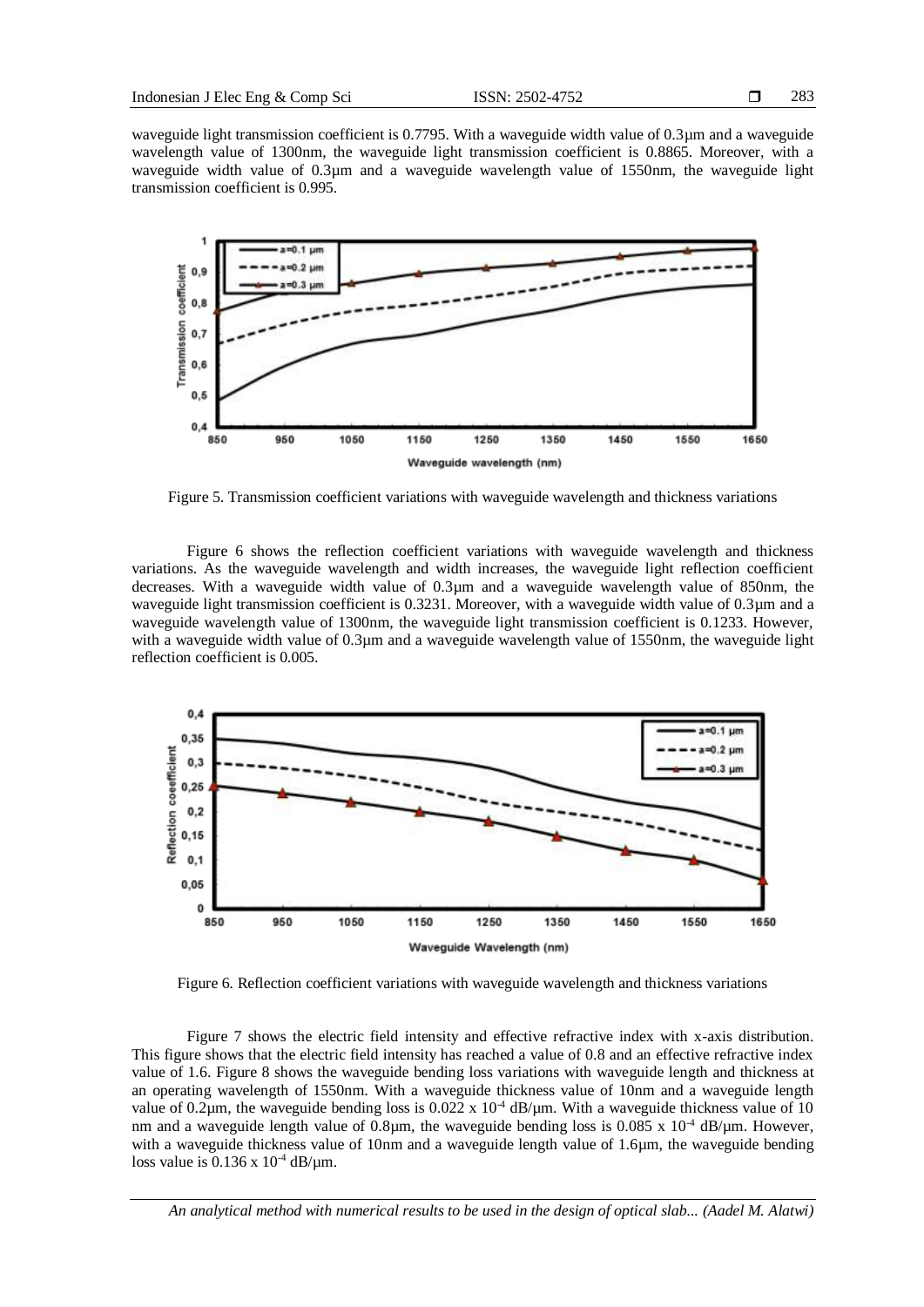Figure 9 shows the waveguide bending loss variations with waveguide length and thickness at an operating wavelength of 1300nm. With a waveguide thickness value of 10nm and a waveguide length value of 0.2 $\mu$ m, the waveguide bending loss is 0.041 x 10<sup>-4</sup> dB/ $\mu$ m. Moreover, with a waveguide thickness value of 10nm and a waveguide length value of 0.8µm, the waveguide bending loss is 0.065 x  $10^{-4}$  dB/µm. However, with a waveguide thickness value of 10nm and a waveguide length value of 1.6µm, the waveguide bending loss value is 0.135 x  $10^{-4}$  dB/ $\mu$ m. Figure 10 indicates the waveguide bending loss variations with a waveguide length and thickness at an operating wavelength of 850nm. With a waveguide thickness value of 10nm and a waveguide length value of 0.2 $\mu$ m, the waveguide bending loss value is 0.062 x 10<sup>-4</sup> dB/ $\mu$ m. Mover, with a waveguide thickness value of 10nm and a waveguide length value of 0.8µm, the waveguide bending loss value is 0.094 x 10<sup>-4</sup> dB/µm. Therefore, with a waveguide thickness value of 10nm and a waveguide length value of 1.6 $\mu$ m, the waveguide bending loss is 0.142 x 10<sup>-4</sup> dB/ $\mu$ m.



Figure 7. Electric field intensity and effective refractive index with x-axis distribution



Figure 8. Waveguide bending loss variations with waveguide length and thickness at an operating wavelength of 1550nm



Figure 9. Waveguide bending loss variations with waveguide length and thickness at an operating wavelength of 1300nm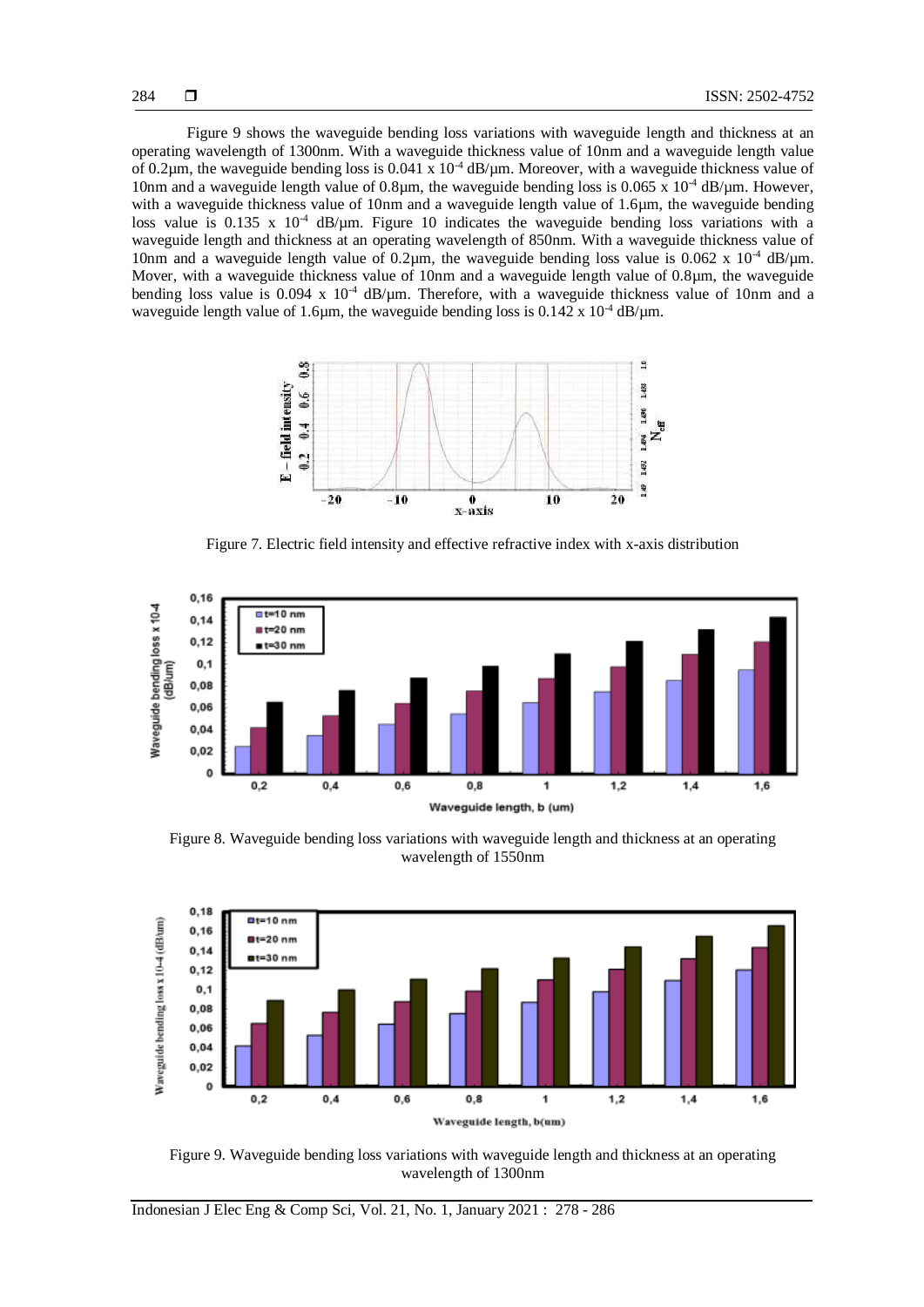

Figure 10. Waveguide bending loss variations with waveguide length and thickness at an operating wavelength of 850nm

Figure 11 shows the transmission and reflection coefficients versus the germanium dopant ratio at an operating wavelength of 1550nm. As the germanium dopant ratio increases, the transmission coefficient increases and the reflection coefficient decreases. Moreover, with a dopant ratio of 2%, the average transmission coefficient reaches 0.55 while the average reflection coefficient reaches 0.45. With a dopant ratio of 16%, the average transmission coefficient reaches 0.85 and the average reflection coefficient reaches 0.15. Finally, with a dopant ratio of 30%, the average transmission coefficient reaches 0.95 and the average reflection coefficient reaches 0.05.



Figure 11. Transmission and reflection coefficients versus the germanium dopant ratio at an operating wavelength of 1550nm

### **4. CONCLUSION**

The design of the optical slab waveguide is designed and analyzed within three optical transmission windows of 850nm, 1300nm, and 1550nm. The waveguide bending loss can be optimized at a waveguide length of 0.2 $\mu$ m and a waveguide thickness of 10nm. Therefore, the optimum waveguide bending loss value is 0.022 x 10<sup>-4</sup> dB/µm. The electric field intensity distribution is 0.8 and the effective refractive index value is 1.6. In addition to the waveguide light transmission, the coefficient is 0.995 at a waveguide width of 0.3µm and a waveguide wavelength of 1550nm. The optimized waveguide light reflection coefficient is 0.005 at a waveguide width value of 0.3µm and a waveguide wavelength value of 1550nm. In the same way, the optimized mode effective index is reached at 0.976 with a waveguide thickness of 30nm and a waveguide length of 1.6µm.

*An analytical method with numerical results to be used in the design of optical slab... (Aadel M. Alatwi)*